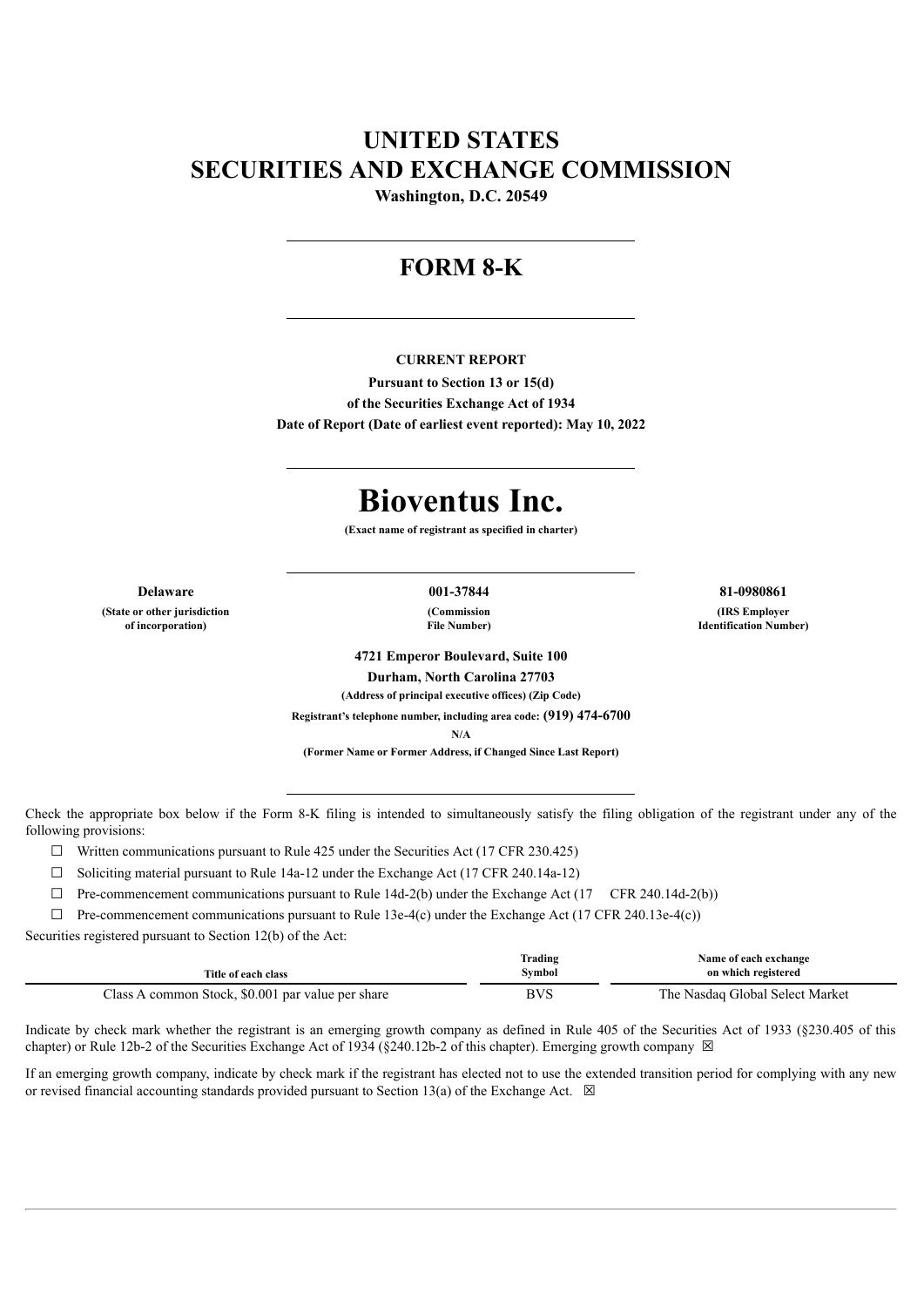#### **Item 2.02. Results of Operations and Financial Condition.**

On May 10, 2022, Bioventus Inc. (the Company) issued a press release announcing its financial results for the three months ended April 2, 2022. A copy of the press release is furnished as Exhibit 99.1 to this Current Report on Form 8-K.

The information contained in this Item 2.02, including Exhibit 99.1 hereto, shall not be deemed "filed" for purposes of Section 18 of the Securities Exchange Act of 1934, as amended (the Exchange Act), or otherwise subject to the liabilities of that section, nor shall it be deemed incorporated by reference in any filing made by the Company under the Securities Act of 1933, as amended (the Securities Act), or the Exchange Act, regardless of any general incorporation language in such filings, unless expressly incorporated by specific reference in such filing.

## **Item 9.01 Financial Statements and Exhibits.**

(d)Exhibits.

The following exhibit relating to Items 2.02 shall be deemed to be furnished, and not filed:

| Exhibit No. | <b>Description</b>                                                          |
|-------------|-----------------------------------------------------------------------------|
| 99.1        | <u>Press Release Dated May 10, 2022</u>                                     |
| 104         | Cover Page Interactive Data File (embedded within the Inline XBRL document) |

#### **SIGNATURES**

Pursuant to the requirements of the Securities Exchange Act of 1934, the registrant has duly caused this report to be signed on its behalf by the undersigned hereunto duly authorized.

#### **BIOVENTUS INC.**

Date: May 10, 2022 By: /s/ Anthony D'Adamio

Anthony D'Adamio Senior Vice President and General Counsel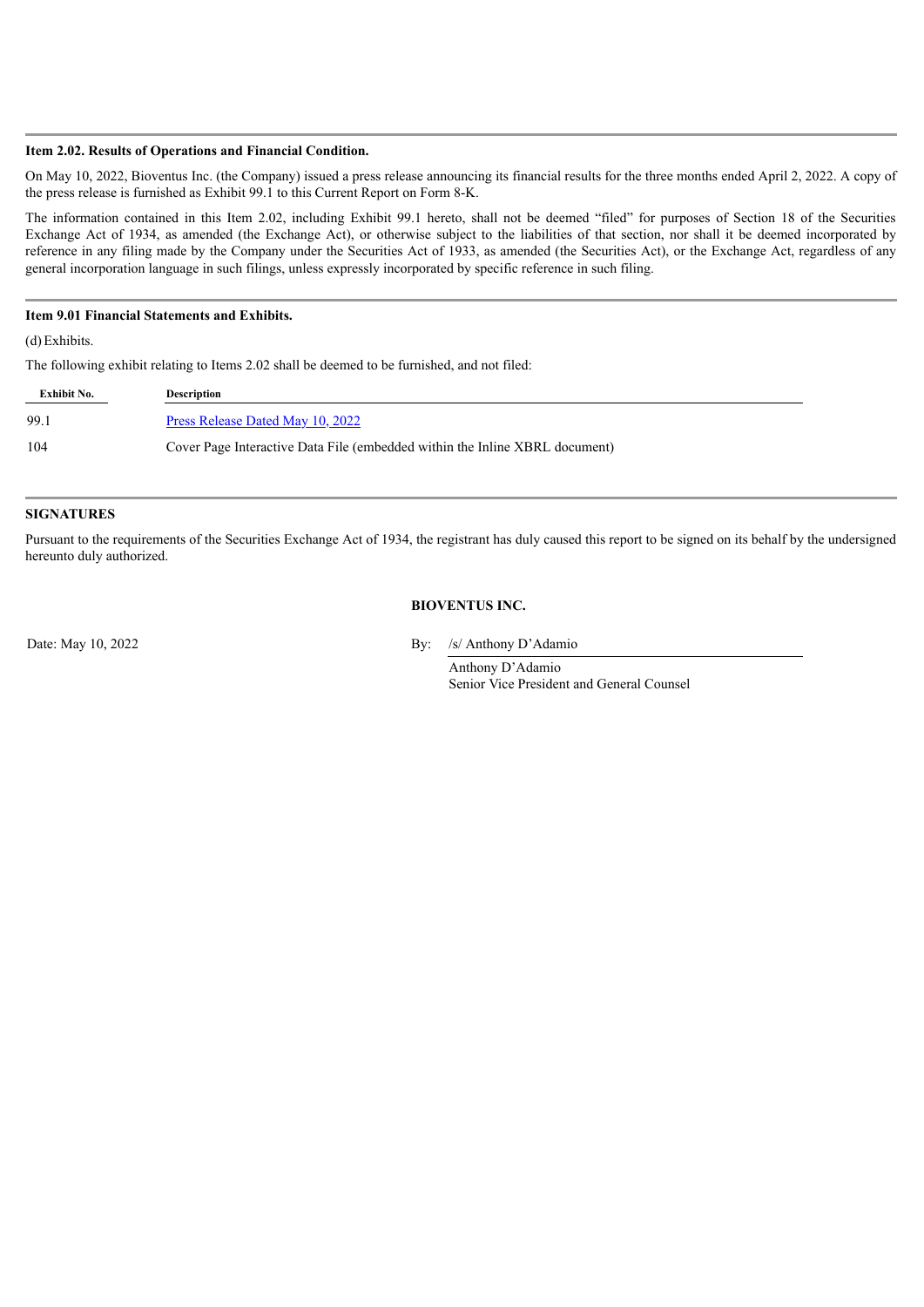# <span id="page-2-0"></span>**& bioventus**

# **Bioventus Reports First Quarter Results; Reaffirms Full-Year 2022 Financial Guidance**

**DURHAM, NC – May 10, 2022** – Bioventus Inc. (Nasdaq: BVS) ("Bioventus" or "the Company"), a global leader in innovations for active healing, today reported financial results for three months ended April 2, 2022.

# **Q1 Financial Summary & Recent Highlights:**

- Net Sales of \$117.3 million, up \$35.5 million, or 43.4%, year over year as reported and 8.6% organically\*
- Net Loss of (\$14.8) million, compared to Net Income of \$24.5 million in prior-year period
- Adjusted EBITDA\* of \$7.1 million, compared to \$11.1 million in prior-year period

"We are pleased with our strong start to the year as we continue to build our market penetration and drive growth despite a challenging macro environment. Our commercial organization executed well, and we saw progress with our integration plans," commented Ken Reali, Bioventus' chief executive officer. "As we celebrate the 10-year anniversary of Bioventus, we are encouraged by the momentum we're seeing across our key short- and mid-term growth drivers, which position us for sustained double-digit growth and margin expansion."

\*See below under "Use of Non-GAAP Financial Measures" for more details.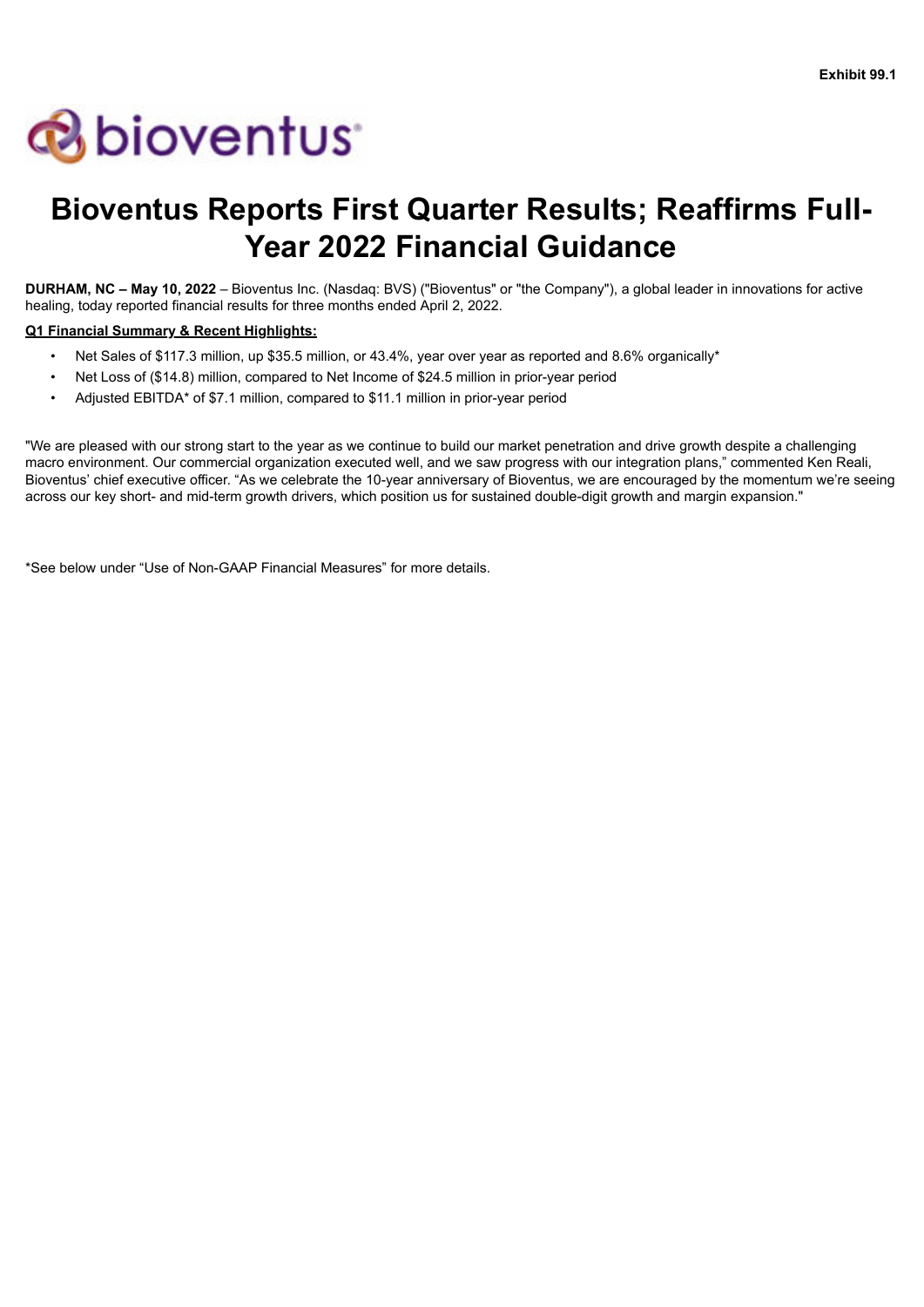## **First Quarter 2022 Financial Results:**

The following table represents net sales by geographic region, and by vertical, for the three months ended April 2, 2022 and April 3, 2021, respectively:

|                                       | <b>Three Months Ended</b> |               |      |               |  | Change |        |  |  |
|---------------------------------------|---------------------------|---------------|------|---------------|--|--------|--------|--|--|
| (\$ thousands, except for percentage) |                           | April 2, 2022 |      | April 3, 2021 |  |        | %      |  |  |
| <b>By Geographic Region:</b>          |                           |               |      |               |  |        |        |  |  |
| U.S.                                  | \$                        | 104.081       | - \$ | 74.538 \$     |  | 29.543 | 39.6 % |  |  |
| International                         |                           | 13,209        |      | 7.240         |  | 5,969  | 82.4 % |  |  |
| <b>Net Sales</b>                      | \$                        | 117,290 \$    |      | 81,778 \$     |  | 35,512 | 43.4 % |  |  |
| <b>By Vertical:</b>                   |                           |               |      |               |  |        |        |  |  |
| <b>Pain Treatments</b>                | \$                        | 52.053 \$     |      | 41.530 \$     |  | 10.523 | 25.3 % |  |  |
| <b>Restorative Therapies</b>          |                           | 34,360        |      | 21.821        |  | 12.539 | 57.5 % |  |  |
| <b>Surgical Solutions</b>             |                           | 30.877        |      | 18.427        |  | 12,450 | 67.6 % |  |  |
| <b>Net Sales</b>                      | \$                        | 117,290       |      | 81,778 \$     |  | 35,512 | 43.4 % |  |  |

Net sales were \$117.3 million compared to \$81.8 million for the first quarter of 2021, an increase of \$35.5 million, or 43.4%, year-over-year, primarily due to acquisitions. International net sales for the first quarter of 2021 increased 82.4% year over year, or 88.8% on a constant currency\* basis.

Gross profit was \$75.7 million, or 64.5% of net sales, compared to \$59.6 million, or 72.8% of net sales, for the first quarter of 2021, an increase of \$16.1 million year-over-year. Non-GAAP gross profit\* was \$89.1 million, or 76.0% of net sales, compared to \$64.8 million, or 79.2% of net sales, for the first quarter of 2021, an increase of \$24.3 million year over year.

Operating loss was (\$21.5) million, compared to operating income of \$22.0 million for the first quarter of 2021, a decrease of (\$43.4) million, year-over-year. Operating margin was (18.3%) of net sales, compared to 26.9% of net sales for the first quarter of 2021. Non-GAAP operating income\* was \$1.9 million, compared to \$33.5 million for the first quarter of 2021, a decrease of (\$31.6) million year-overyear. Non-GAAP operating margin\* was 1.6% of net sales, compared to 40.9% of net sales for the first quarter of 2021.

Net Loss was (\$14.8) million compared to net income of \$24.5 million for the first quarter of 2021, a decrease of (\$39.3) million year-overyear. Non-GAAP net income (loss)\* was \$2.8 million, compared to \$33.4 million, for the first quarter of 2021, a decrease of (\$30.6) million, year-over-year.

Adjusted EBITDA\* was \$7.1 million, compared to \$11.1 million for the first quarter of 2021, a decrease of (\$4.0) million year-over-year.

#### **Balance Sheet:**

As of April 2, 2022, the Company had \$27.4 million in cash and cash equivalents and \$368.3 million in debt obligations, compared to \$43.9 million in cash and cash equivalents and \$357.7 million in debt obligations as of December 31, 2021.

# **Reaffirms Full Year 2022 Financial Guidance:**

For the twelve months ending December 31, 2022, the Company expects:

- Net sales of \$545 million to \$565 million, representing year over year growth of approximately 26% to 31%.
- Adjusted EBITDA\* of \$94 million to \$107 million, compared to \$80.8 million for the year ended December 31, 2021.

The Company does not provide U.S. GAAP financial measures, other than net sales, on a forward-looking basis because the Company is unable to predict with reasonable certainty the impact and timing of acquisition related expenses, accounting fair-value adjustments, and other reconciling items without unreasonable efforts. These items are uncertain, depend on various factors, and could be material to the Company's results computed in accordance with U.S. GAAP.

\*See below under "Use of Non-GAAP Financial Measures" for more details.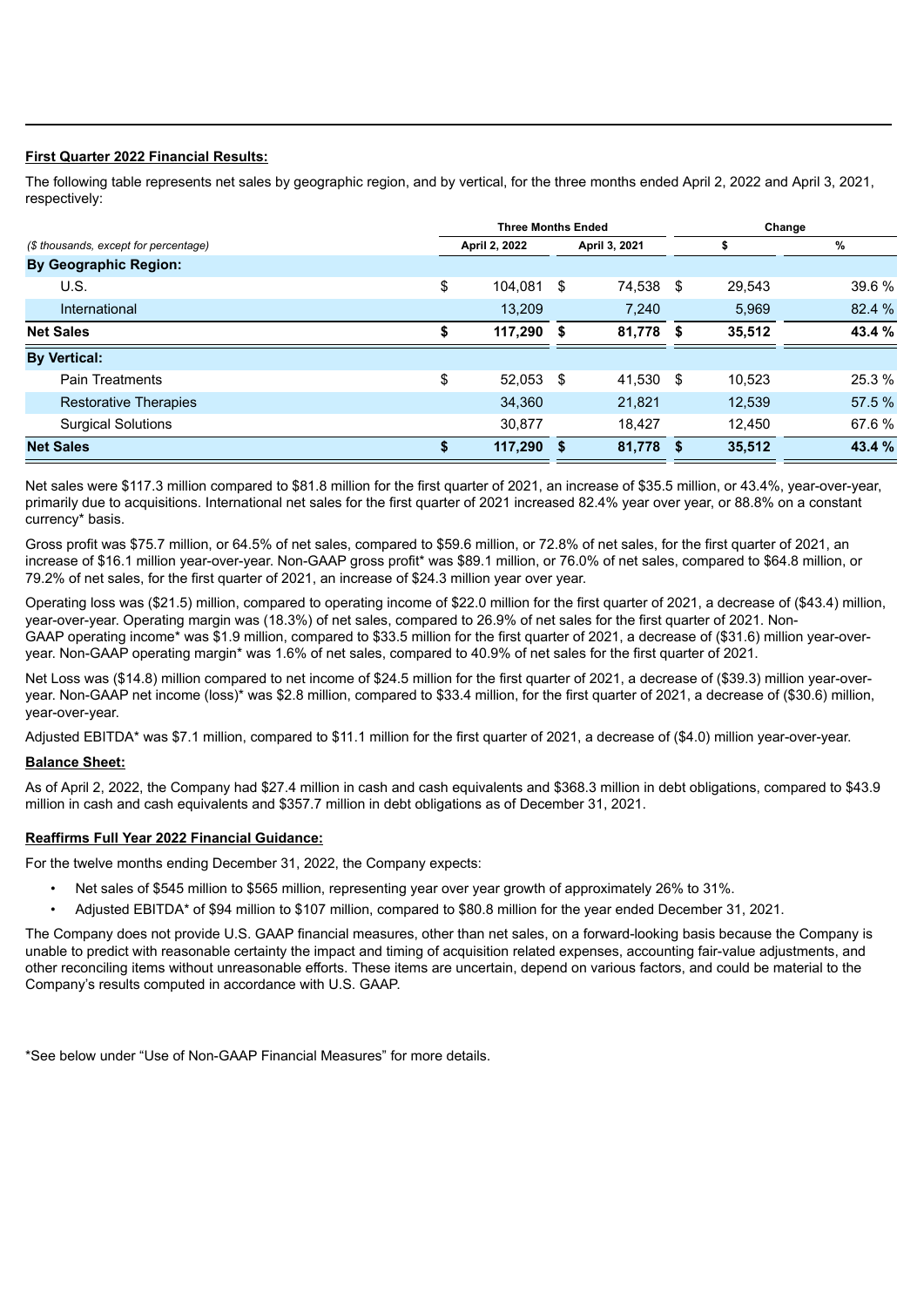The Company is not providing guidance for adjusted diluted earnings per share due to the uncertainty of the timing for its potential CartiHeal acquisition, but will provide guidance after completion of any acquisition.

The Company's guidance reflects its current expectations regarding the impact of COVID-19 on its business. The severity and duration of the COVID-19 pandemic are outside of the Company's control and, given the uncertain nature of the pandemic, could cause the Company's future operating results to be different from our current expectations, particularly if the impact of the pandemic worsens.

**Presentation:** This press release presents historical results, for the periods presented, of Bioventus Inc., including Bioventus LLC, the predecessor of Bioventus Inc. for financial reporting purposes.

#### **First Quarter 2022 Earnings Conference Call:**

Management will host a conference call to discuss the Company's financial results and provide a business update, with a question and answer session, at 8:30 a.m. Eastern Time on May 10, 2022. Those who would like to participate may dial 844-945-2085 (442-268-1266 for international callers) and provide access code 1795461.

A live webcast of the call and any accompanying materials will also be provided on the investor relations section of the Company's website at https://ir.bioventus.com/.

The webcast will be archived on the Company's website at https://ir.bioventus.com/ and available for replay until May 9, 2023.

#### **About Bioventus**

Bioventus delivers clinically proven, cost-effective products that help people heal quickly and safely. Its mission is to make a difference by helping patients resume and enjoy active lives. The Innovations for Active Healing from Bioventus include offerings for pain treatments, restorative therapies and surgical solutions. Built on a commitment to high quality standards, evidence-based medicine and strong ethical behavior, Bioventus is a trusted partner for physicians worldwide. For more information, visit www.bioventus.com, and follow the Company on LinkedIn and Twitter. Bioventus and the Bioventus logo are registered trademarks of Bioventus LLC.

\*See below under "Use of Non-GAAP Financial Measures" for more details.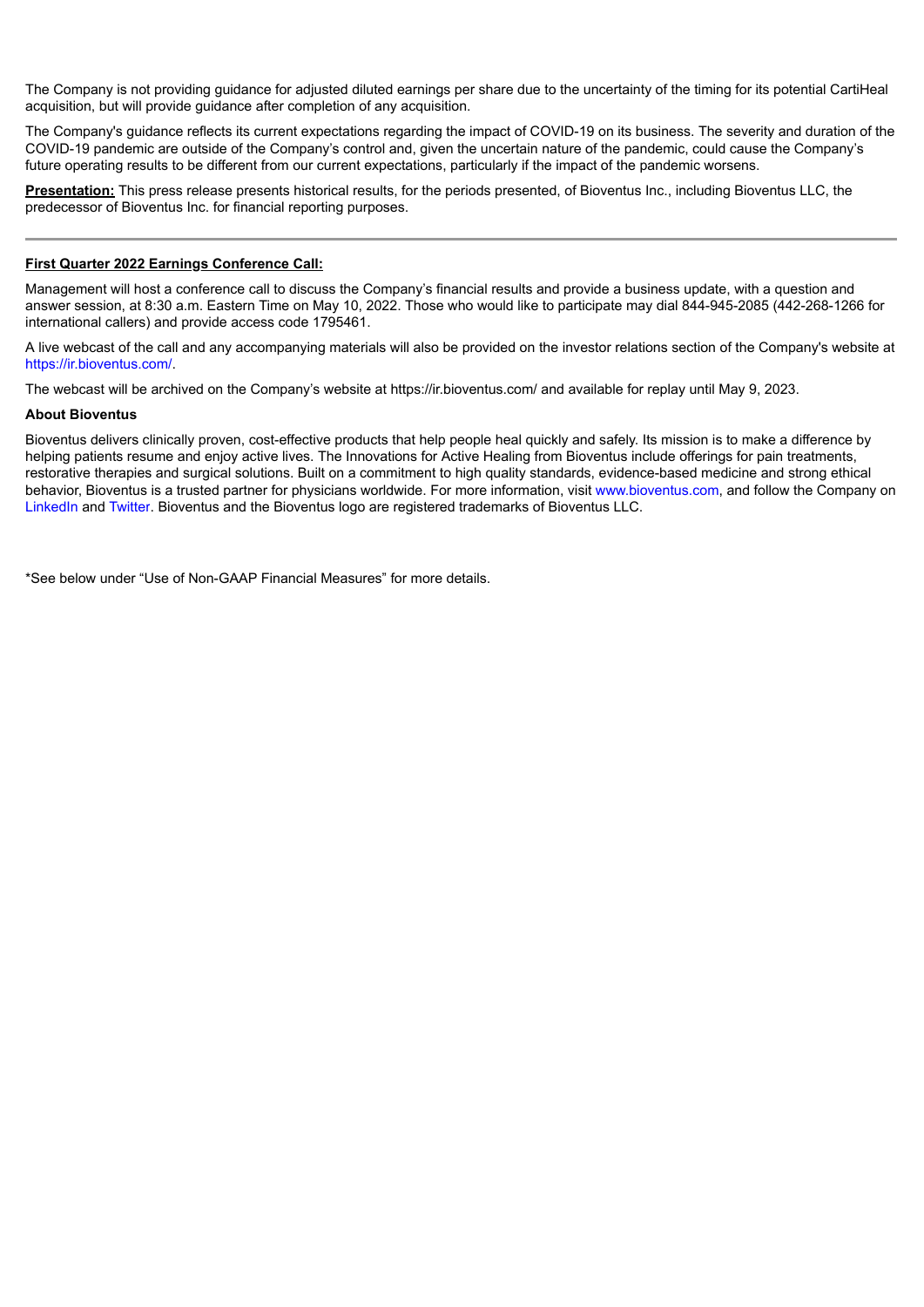#### **Legal Notice Regarding Forward-Looking Statements**

This press release contains forward-looking statements within the meaning of Section 27A of the Securities Act of 1933, as amended, and Section 21E of the Securities Exchange Act of 1934, as amended. All statements contained in this press release that do not relate to matters of historical fact should be considered forward-looking statements, including, without limitation, statements concerning our business strategy, position and operations; expected sales trends, opportunities and growth; the pending acquisition of CartiHeal; expected completion of integration efforts for Bioness and Misonix; expected impacts of the COVID-19 pandemic; and the Company's financial guidance and expected financial performance. In some cases, you can identify forward-looking statements by terminology such as "aim," "anticipate," "assume," "believe," "contemplate," "continue," "could," "due," "estimate," "expect," "goal," "intend," "may," "objective," "plan," "predict," "potential," "positioned," "seek," "should," "target," "will," "would" and other similar expressions that are predictions of or indicate future events and future trends, or the negative of these terms or other comparable terminology, although not all forward-looking statements contain these words. Forward-looking statements are inherently subject to risks and uncertainties, some of which cannot be predicted or quantified. Factors that could cause actual results to differ materially from those contemplated in this press release include, but are not limited to, statements about the adverse impacts on our business as a result of the COVID-19 pandemic; our dependence on a limited number of products; our ability to develop, acquire and commercialize new products, line extensions or expanded indications; we may be unable to raise the capital necessary to complete the CartiHeal acquisition and our ability to raise additional funds in the future may be limited; if we are unable to consummate the CartiHeal transaction, we will incur substantial costs and may be subject to forfeiture of the \$50.0 million advance paid into escrow or other legal action; the continued and future acceptance of our existing portfolio of products and any new products, line extensions or expanded indications by physicians, patients, third-party payers and others in the medical community; the proposed down-classification of non-invasive bone growth stimulators, including our Exogen system, by the U.S. Food and Drug Administration ("FDA"); our ability to achieve and maintain adequate levels of coverage and/or reimbursement for our products, the procedures using our products, or any future products we may seek to commercialize, including any potential changes by Centers for Medicare and Medicaid Services in the manner in which our HA viscosupplementation products are reimbursed; our ability to complete acquisitions or successfully integrate new businesses, products or technologies in a cost-effective and non-disruptive manner; competition against other companies and consolidation in our industry; the negative impact on our ability to market our HA products due to the reclassification of HA products from medical devices to drugs in the United States by the FDA; our ability to attract, retain and motivate our senior management and qualified personnel; our ability to continue to research, develop and manufacture our products if our facilities are damaged or become inoperable; failure to comply with the extensive government regulations related to our products and operations; enforcement actions if we engage in improper claims submission practices or in improper marketing or promotion of our products; the FDA regulatory process and our ability to obtain and maintain required regulatory clearances and approvals; failure to comply with the government regulations that apply to our human cells, tissues and cellular or tissuebased products; the clinical studies of any of our future products that do not produce results necessary to support regulatory clearance or approval in the United States or elsewhere; and the other risks identified in the Risk Factors section of the Company's public filings with the Securities and Exchange Commission ("SEC"), including Bioventus' Annual Report on Form 10-K for the year ended December 31, 2021, and as updated by Bioventus' Quarterly Report on Form 10-Q for the quarter ended April 2, 2022 and as may be further updated from time to time in Bioventus' other filings with the SEC, which are accessible on the SEC's website at www.sec.gov and the Investor Relations page of Bioventus' website at . Except to the extent required by law, the Company undertakes no obligation to update or review any estimate, projection, or forward-looking statement. Actual results may differ materially from those set forth in the forward-looking statements.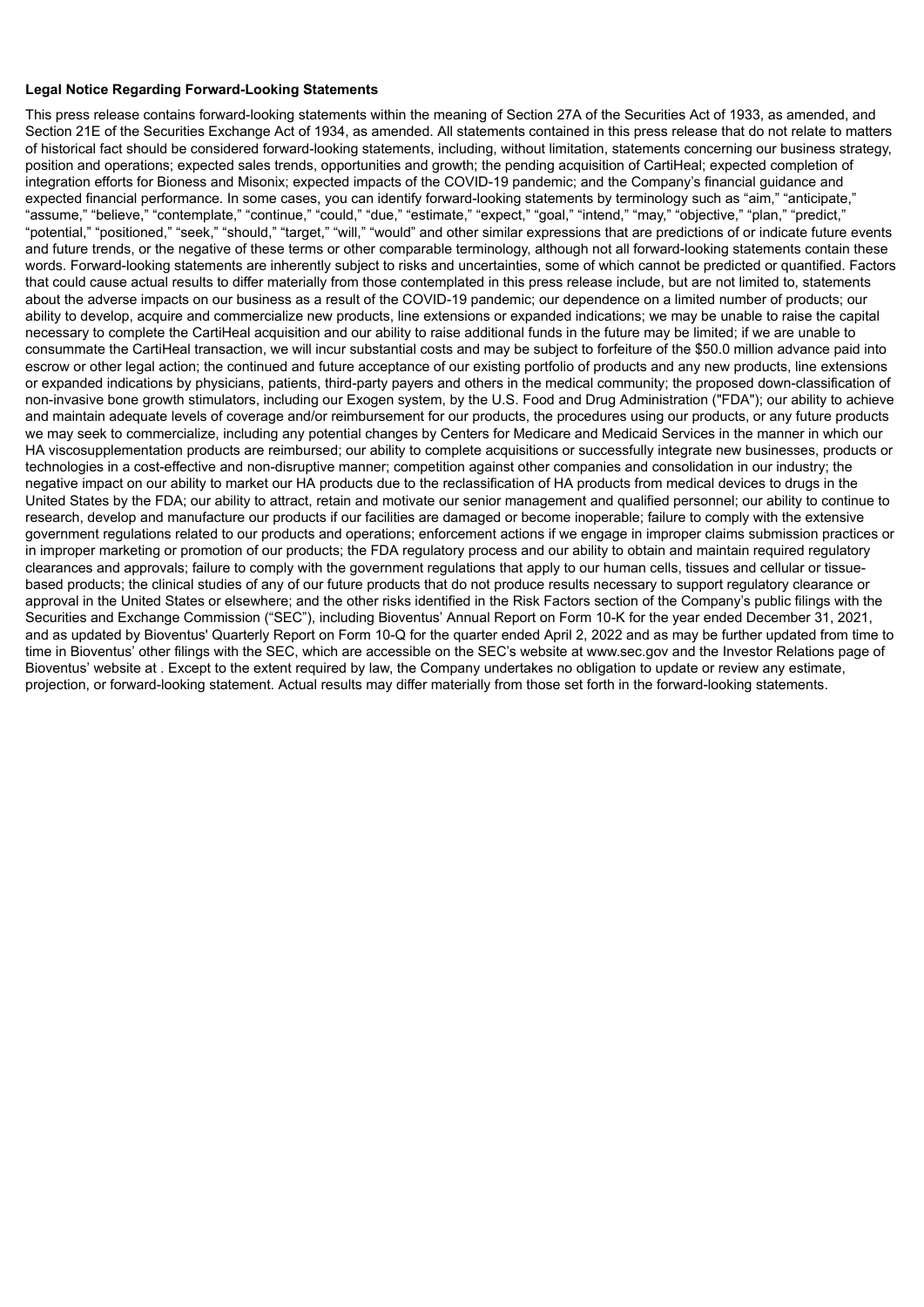# **BIOVENTUS INC.**

## **Consolidated balance sheets As of April 2, 2022 and December 31, 2021 (Amounts in thousands, except share amounts) (unaudited)**

**December 31,**

|                                                                                                                                                                                                                                        | April 2, 2022      |      | 2021      |
|----------------------------------------------------------------------------------------------------------------------------------------------------------------------------------------------------------------------------------------|--------------------|------|-----------|
| <b>Assets</b>                                                                                                                                                                                                                          |                    |      |           |
| Current assets:                                                                                                                                                                                                                        |                    |      |           |
| Cash and cash equivalents                                                                                                                                                                                                              | \$<br>27,374       | - \$ | 43,933    |
| Restricted cash                                                                                                                                                                                                                        | 5,280              |      | 5,280     |
| Accounts receivable, net                                                                                                                                                                                                               | 119,288            |      | 124,963   |
| Inventory                                                                                                                                                                                                                              | 64,691             |      | 61,688    |
| Prepaid and other current assets                                                                                                                                                                                                       | 28,762             |      | 27,239    |
| Total current assets                                                                                                                                                                                                                   | 245,395            |      | 263,103   |
| Restricted cash, less current portion                                                                                                                                                                                                  | 50,000             |      | 50,000    |
| Property and equipment, net                                                                                                                                                                                                            | 24,856             |      | 22,985    |
| Goodwill                                                                                                                                                                                                                               | 147,968            |      | 147,623   |
| Intangible assets, net                                                                                                                                                                                                                 | 681,369            |      | 695,193   |
| Operating lease assets                                                                                                                                                                                                                 | 18,738             |      | 17,186    |
| Deferred tax assets                                                                                                                                                                                                                    |                    |      | 481       |
| Investment and other assets                                                                                                                                                                                                            | 28,811             |      | 29,291    |
| Total assets                                                                                                                                                                                                                           | \$<br>1,197,137 \$ |      | 1,225,862 |
| <b>Liabilities and Members' Equity</b>                                                                                                                                                                                                 |                    |      |           |
| Current liabilities:                                                                                                                                                                                                                   |                    |      |           |
| Accounts payable                                                                                                                                                                                                                       | \$<br>22,500       | - \$ | 16,915    |
| <b>Accrued liabilities</b>                                                                                                                                                                                                             | 124,804            |      | 131,473   |
| Accrued equity-based compensation                                                                                                                                                                                                      |                    |      | 10,875    |
| Current portion of long-term debt                                                                                                                                                                                                      | 20,292             |      | 18,038    |
| Other current liabilities                                                                                                                                                                                                              | 3,926              |      | 3,558     |
| <b>Total current liabilities</b>                                                                                                                                                                                                       | 171,522            |      | 180,859   |
| Long-term debt, less current portion                                                                                                                                                                                                   | 348,039            |      | 339,644   |
| Deferred income taxes                                                                                                                                                                                                                  | 116,020            |      | 133,518   |
| Contingent consideration                                                                                                                                                                                                               | 16,598             |      | 16,329    |
| Other long-term liabilities                                                                                                                                                                                                            | 23,040             |      | 21,723    |
| <b>Total liabilities</b>                                                                                                                                                                                                               | 675,219            |      | 692,073   |
| <b>Stockholders' Equity:</b>                                                                                                                                                                                                           |                    |      |           |
| Preferred stock, \$0.001 par value, 10,000,000 shares authorized, 0 shares issued                                                                                                                                                      |                    |      |           |
| Class A common stock, \$0.001 par value 250,000,000 shares authorized as of April 2, 2022 and December 31,<br>2021, 61,357,270 and 59,548,504 shares issued and outstanding as of April 2, 2022 and December 31, 2021,<br>respectively | 62                 |      | 59        |
| Class B common stock, \$0.001 par value, 50,000,000 shares authorized, 15,786,737 shares issued and<br>outstanding as of April 2, 2022 and December 31, 2021                                                                           | 16                 |      | 16        |
| Additional paid-in capital                                                                                                                                                                                                             | 467,940            |      | 465,272   |
| Accumulated deficit                                                                                                                                                                                                                    | (17, 879)          |      | (6,602)   |
| Accumulated other comprehensive (loss) income                                                                                                                                                                                          | (363)              |      | 179       |
| Total stockholders' equity attributable to Bioventus Inc.                                                                                                                                                                              | 449,776            |      | 458,924   |
| Noncontrolling interest                                                                                                                                                                                                                | 72,142             |      | 74,865    |
| Total stockholders' equity                                                                                                                                                                                                             | 521,918            |      | 533,789   |
| Total liabilities and stockholders' equity                                                                                                                                                                                             | \$<br>1,197,137 \$ |      | 1,225,862 |
|                                                                                                                                                                                                                                        |                    |      |           |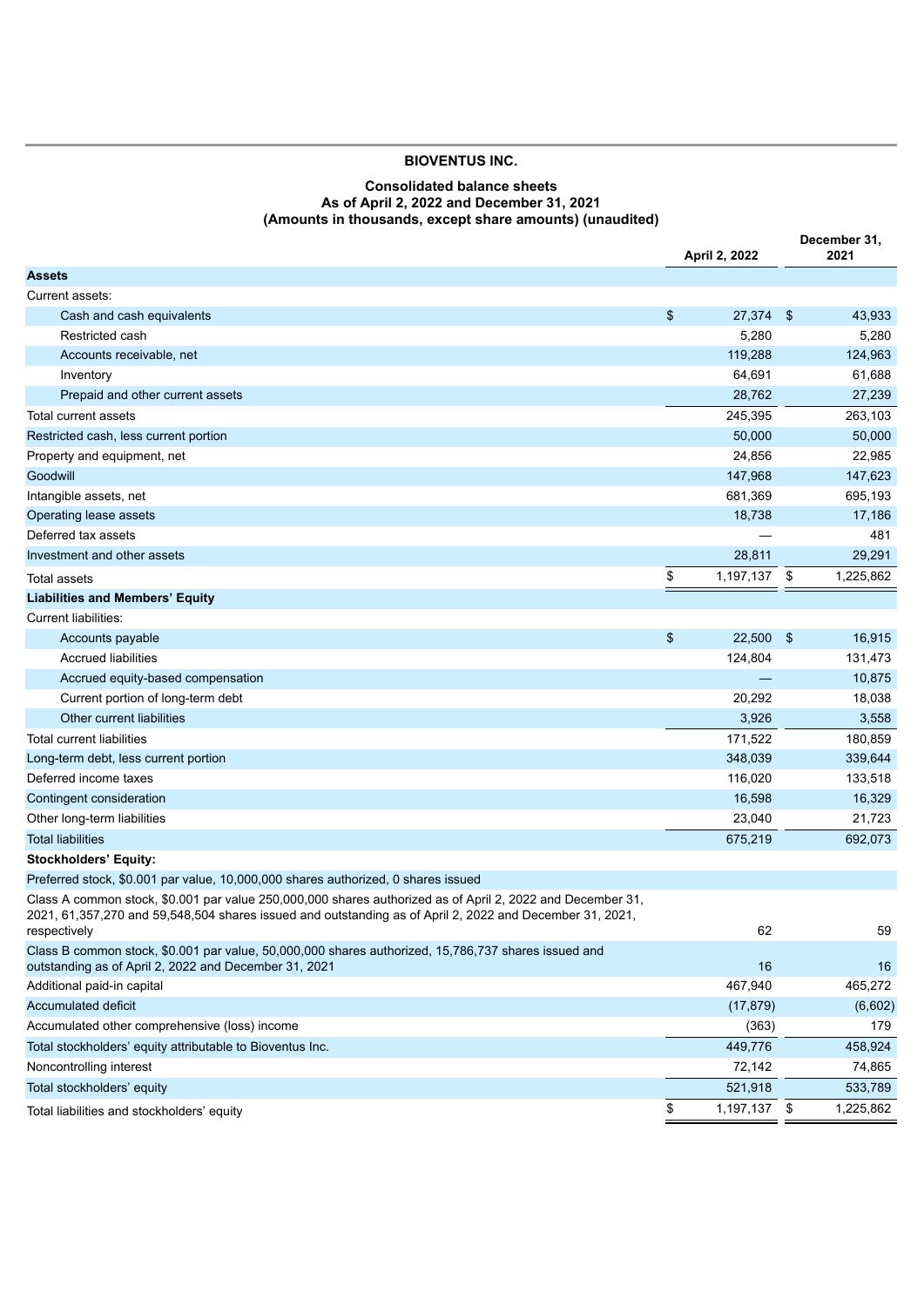#### **BIOVENTUS INC.**

#### **Consolidated statements of operations and comprehensive (loss) income (Amounts in thousands, except share and per share data, unaudited)**

|                                                                                              |               | <b>Three Months Ended</b> |    |               |
|----------------------------------------------------------------------------------------------|---------------|---------------------------|----|---------------|
|                                                                                              |               | April 2, 2022             |    | April 3, 2021 |
| <b>Net sales</b>                                                                             | $\sqrt[6]{3}$ | 117,290 \$                |    | 81,778        |
| Cost of sales (including depreciation and amortization of \$9,218 and \$5,236, respectively) |               | 41,588                    |    | 22,222        |
| Gross profit                                                                                 |               | 75,702                    |    | 59,556        |
| Selling, general and administrative expense                                                  |               | 86,124                    |    | 34,686        |
| Research and development expense                                                             |               | 6,928                     |    | 947           |
| Restructuring costs                                                                          |               | 577                       |    |               |
| Change in fair value of contingent consideration                                             |               | 269                       |    |               |
| Depreciation and amortization                                                                |               | 3,254                     |    | 1,925         |
| Operating (loss) income                                                                      |               | (21, 450)                 |    | 21,998        |
| Interest income, net                                                                         |               | (1,550)                   |    | (2,876)       |
| Other expense                                                                                |               | 38                        |    | 419           |
| Other income                                                                                 |               | (1, 512)                  |    | (2, 457)      |
| (Loss) income before income taxes                                                            |               | (19, 938)                 |    | 24,455        |
| Income tax benefit                                                                           |               | (5, 132)                  |    | (73)          |
| Net (loss) income                                                                            |               | (14, 806)                 |    | 24,528        |
| Loss attributable to noncontrolling interest                                                 |               | 3,529                     |    | 408           |
| Net (loss) income attributable to Bioventus Inc.                                             | \$            | $(11, 277)$ \$            |    | 24,936        |
| Net (loss) income                                                                            | \$            | $(14,806)$ \$             |    | 24,528        |
| Other comprehensive (loss) income, net of tax                                                |               |                           |    |               |
| Change in foreign currency translation adjustments                                           |               | (682)                     |    | (1, 156)      |
| Comprehensive (loss) income                                                                  |               | (15, 488)                 |    | 23,372        |
| Comprehensive loss attributable to noncontrolling interest                                   |               | 3,669                     |    | 408           |
| Comprehensive (loss) income attributable to Bioventus Inc.                                   | \$            | $(11, 819)$ \$            |    | 23,780        |
|                                                                                              |               |                           |    |               |
| Loss per share of Class A common stock <sup>(1)</sup> :                                      |               |                           |    |               |
| Basic and diluted                                                                            | \$            | (0.19)                    | \$ | (0.02)        |
| Weighted-average shares of Class A common stock outstanding <sup>(1)</sup> :                 |               |                           |    |               |
| Basic and diluted                                                                            |               | 60,484,969                |    | 41,797,882    |

 $^{(1)}$  Per share information for the three months ended April 3, 2021 represents loss per share of Class A common stock and weighted-average shares of Class A common stock outstanding from February 16, 2021 through April 3, 2021, the period following Bioventus Inc.'s initial public offering and related transactions described in Note 1. Organization and Note 8. Earnings per share within the Notes to the Unaudited Condensed Consolidated Financial Statements in the Company's Quarterly Report on Form 10-Q for the quarter ended April 2, 2022.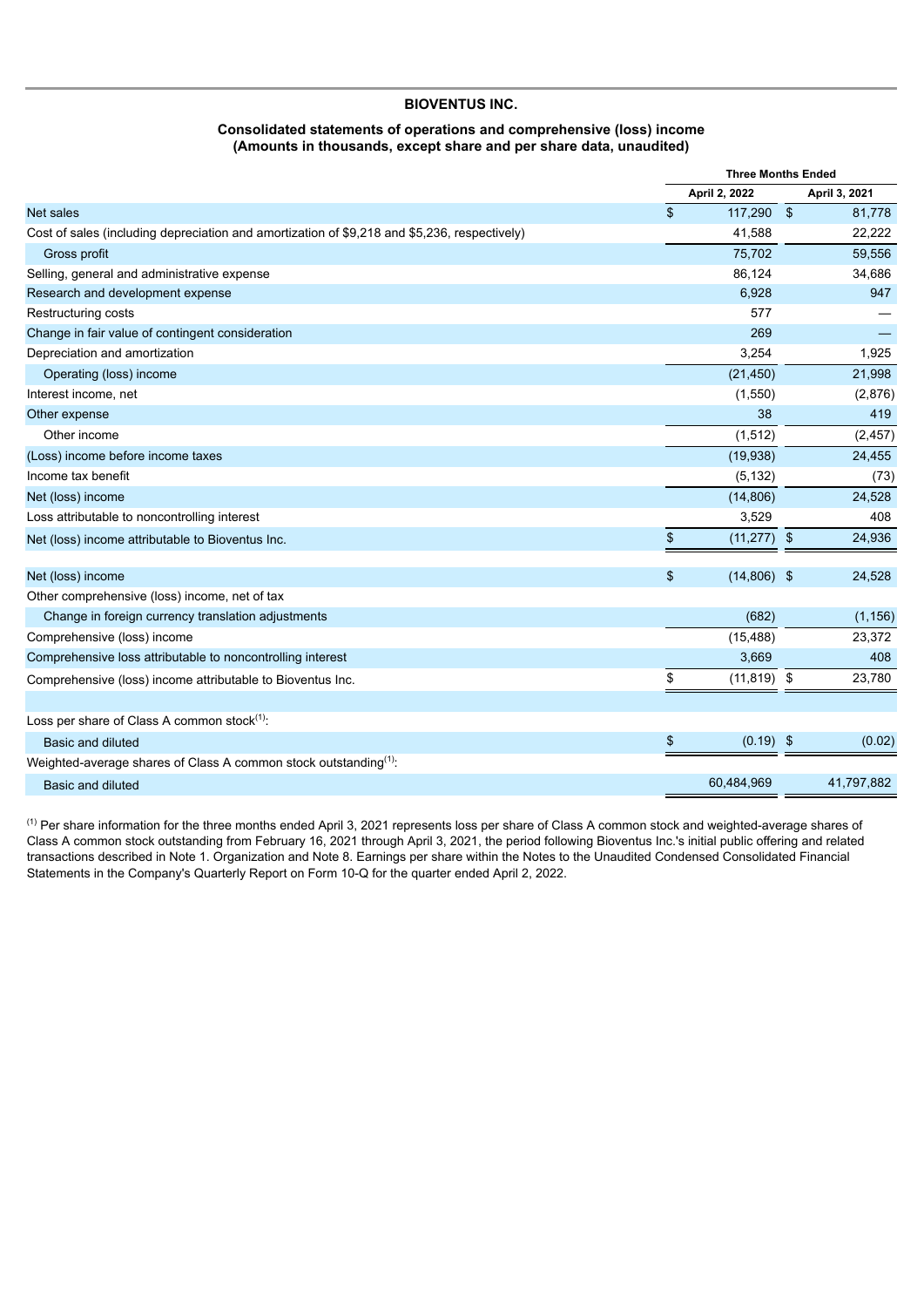# **BIOVENTUS INC. Consolidated condensed statements of cash flows (Amounts in thousands, unaudited)**

|                                                                                                                                     |                     | <b>Three Months Ended</b> |
|-------------------------------------------------------------------------------------------------------------------------------------|---------------------|---------------------------|
|                                                                                                                                     | April 2, 2022       | April 3, 2021             |
| <b>Operating activities:</b>                                                                                                        |                     |                           |
| Net (loss) income                                                                                                                   | \$<br>$(14,806)$ \$ | 24,528                    |
| Adjustments to reconcile net income to net cash from operating activities:                                                          |                     |                           |
| Depreciation and amortization                                                                                                       | 12,479              | 7,184                     |
| Equity-based compensation                                                                                                           | 4,889               | (22, 412)                 |
| Change in fair value of contingent consideration                                                                                    | 269                 |                           |
| Change in fair value of Equity Participation Rights                                                                                 |                     | (2,774)                   |
| Change in fair value of interest rate swap                                                                                          | (3,924)             | (1, 565)                  |
| Impairments related to variable interest entity                                                                                     |                     |                           |
| Deferred income taxes                                                                                                               | (17, 018)           | 83                        |
| Other, net                                                                                                                          | 1,399               | 583                       |
| Changes in working capital                                                                                                          | (4, 307)            | (23, 669)                 |
| Net cash from operating activities                                                                                                  | (21, 019)           | (18, 042)                 |
| <b>Investing activities:</b>                                                                                                        |                     |                           |
| Acquisitions, net of cash acquired                                                                                                  | (236)               | (45, 791)                 |
| Purchase of property and equipment                                                                                                  | (2,960)             | (1,370)                   |
| Investments and acquisition of distribution rights                                                                                  | (1, 478)            | 513                       |
| Net cash from investing activities                                                                                                  | (4,674)             | (46, 648)                 |
| <b>Financing activities:</b>                                                                                                        |                     |                           |
| Proceeds from issuance of Class A common stock sold in initial public offering,<br>net of underwriting discounts and offering costs |                     | 110,410                   |
| Proceeds from issuance of Class A and B common stock                                                                                | 2,080               | 16                        |
| Tax withholdings on equity-based compensation                                                                                       | (3, 352)            |                           |
| Borrowing on revolver                                                                                                               | 15,000              |                           |
| Payments on long-term debt                                                                                                          | (4,509)             | (3,750)                   |
| Refunds from members                                                                                                                |                     | 854                       |
| Other, net                                                                                                                          | (14)                | (4)                       |
| Net cash from financing activities                                                                                                  | 9,205               | 107,526                   |
| Effect of exchange rate changes on cash                                                                                             | (71)                | (221)                     |
| Net change in cash, cash equivalents and restricted cash                                                                            | (16, 559)           | 42,615                    |
| Cash, cash equivalents and restricted cash at the beginning of the period                                                           | 99,213              | 86,839                    |
| Cash, cash equivalents and restricted cash at the end of the period                                                                 | \$<br>82,654        | $\sqrt[6]{3}$<br>129,454  |
|                                                                                                                                     |                     |                           |

# **Use of Non-GAAP Financial Measures**

# **Net Sales and International Net Sales Growth on a Constant Currency Basis**

Net Sales and International Net Sales Growth on a Constant Currency Basis are non-GAAP measures, which are calculated by translating current and prior year results at the same foreign currency exchange rate. Constant currency can be presented for numerous GAAP measures, but is most commonly used by management to facilitate the comparison sales in foreign currencies to prior periods and analyze net sales performance without the impact of changes in foreign currency exchange rates.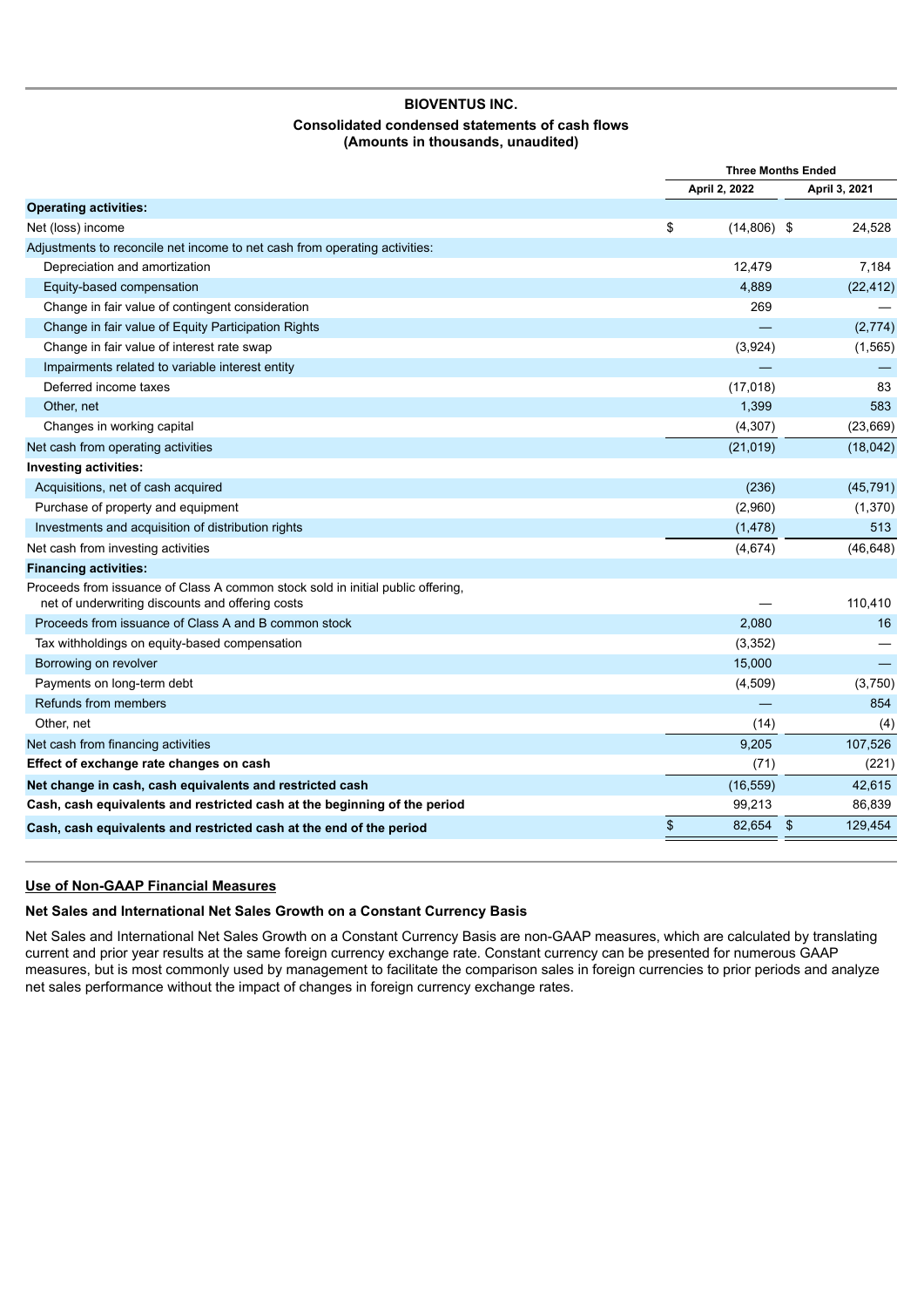#### **Organic Revenue Growth**

The Company defines the term "organic revenue" as revenue in the stated period excluding the impact from business acquisitions and divestitures. The Company uses the related term "organic revenue growth" to refer to the financial performance metric of comparing the stated period organic revenue with the reported revenue of the corresponding period in the prior year. The Company believes that these non-GAAP financial measures, when taken together with our GAAP financial measures, allows the Company and its investors to better measure the Company's performance and evaluate long-term performance trends. Organic revenue growth also facilitates easier comparisons of the Company's performance with prior and future periods and relative comparisons to its peers. The Company excludes the effect of acquisitions and divestitures because these activities can have a significant impact on the Company's reported results, which the Company believes makes comparisons of long-term performance trends difficult for management and investors.

#### **Adjusted EBITDA, Non-GAAP Gross Profit, Non-GAAP Gross Margin, Non-GAAP Operating Income, Non-GAAP Operating Expense, Non-GAAP Operating Margin, Non-GAAP Net Income, and Non-GAAP Earnings per share of Class A Common Stock.**

We present Adjusted EBITDA, Non-GAAP Gross Profit, Non-GAAP Gross Margin, Non-GAAP Operating Income, Non-GAAP Operating Expense, Non-GAAP Operating Margin, Non-GAAP Net Income, and Non-GAAP Earnings per share of Class A Common Stock, all non-GAAP financial measures, to supplement our financial reporting, because we believe these measures are useful indicators of our operating performance. We revised our prior year presentation of our Non-GAAP measures to condense the adjustments in order to simplify the presentation. Prior periods have been recast to conform to the current period.

We define Adjusted EBITDA as net income (loss) from continuing operations before depreciation and amortization, provision of income taxes and interest expense (income), adjusted for the impact of certain cash, non-cash and other items that we do not consider in our evaluation of ongoing operating performance. These items include acquisition and related costs, restructuring and succession charges, equity compensation, equity loss in unconsolidated investments, foreign currency impact, and other items. See the table below for a reconciliation of net income to Adjusted EBITDA. Our management uses Adjusted EBITDA principally as a measure of our operating performance and believes that Adjusted EBITDA is useful to our investors because it is frequently used by securities analysts, investors and other interested parties often use it in their evaluation of the operating performance of companies in industries similar to ours. Our management also uses Adjusted EBITDA for planning purposes, including the preparation of our annual operating budget and financial projections.

Our management uses Non-GAAP Gross Profit, Non-GAAP Gross Margin, Non-GAAP Operating Income, Non-GAAP Operating Expense, Non-GAAP Operating Margin and Non-GAAP Net Income principally as measures of our operating performance and believe that these non-GAAP financial measures are useful to better understand the long term performance of our core business and to facilitate comparison of our results to those of peer companies. Our management also uses these non-GAAP financial measures for planning purposes, including the preparation of our annual operating budget and financial projections.

We define Non-GAAP Gross Profit as gross profit, adjusted for the impact of certain cash, non-cash and other items that we do not consider in our evaluation of ongoing operating performance. These items include depreciation and amortization included in the cost of goods sold and acquisition and related costs in the cost of goods sold. We define Non-GAAP Gross Margin as Non-GAAP Gross Profit divided by net sales. See the table below for a reconciliation of gross profit and gross margin to Non-GAAP Gross Profit and Non-GAAP Gross Margin.

We define Non-GAAP Operating Income as operating income, adjusted for the impact of certain cash, non-cash and other items that we do not consider in our evaluation of ongoing operating performance. These items include depreciation and amortization, acquisition and related costs, restructuring and succession charges, and other items. Non-GAAP Operating Margin is defined as Non-GAAP Operating Income divided by net sales. See the table below for a reconciliation of Operating Income and operating margin to Non-GAAP Operating Income and Non-GAAP Operating Margin.

We define Non-GAAP Operating Expense as operating expenses, adjusted to exclude certain cash, non-cash and other items that we do not consider in our evaluation of ongoing operating performance. These items include depreciation and amortization, acquisition and related costs, restructuring and succession charges, and other items. See the table below for a reconciliation of Operating Expenses to Non-GAAP Operating Expenses.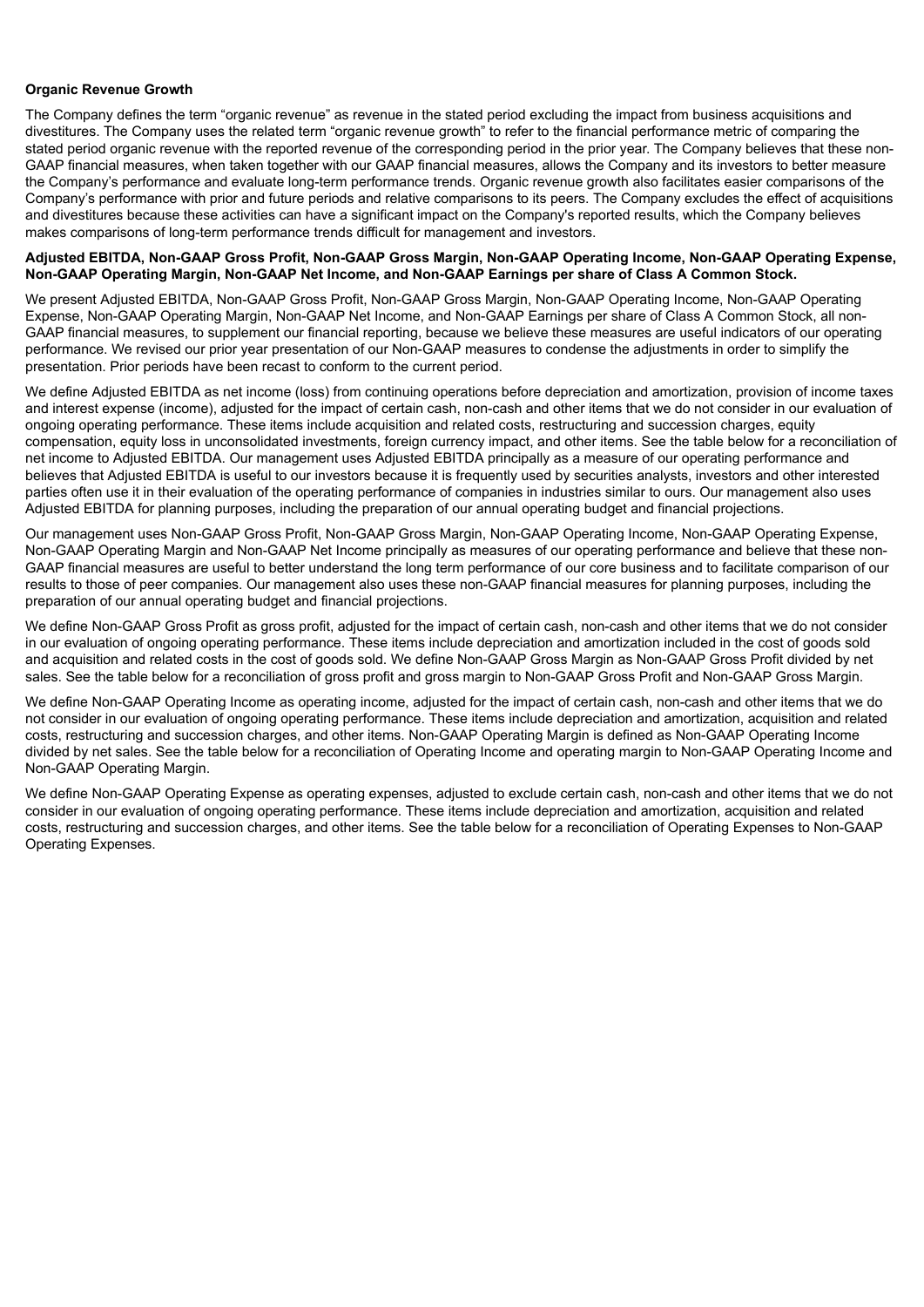We define Non-GAAP Net Income as Net Income, adjusted for the impact of certain cash, non-cash and other items that we do not consider in our evaluation of ongoing operating performance. These items include depreciation and amortization, acquisition and related costs, restructuring and succession charges, other items, and the tax effect of adjusting items. Starting in the fourth quarter of 2021, we revised our presentation of Non-GAAP Net Income to include the income tax effect of adjusting items. The income tax effect was calculated by applying management's expectation of a long-term normalized effective tax rate to the adjusting items. Prior period presentation has been recast to conform to current period presentation. See the table below for a reconciliation of Net Income to Non-GAAP Net Income.

We define Non-GAAP Earnings per Class A share as Earnings per Class A share, adjusted for the impact of certain cash, non-cash and other items that we do not consider in our evaluation of ongoing operating performance. These items include depreciation and amortization, acquisition and related costs, restructuring and succession charges, other items, and the tax effect of adjusting items divided by weighted average number of shares of Class A common stock outstanding during the period. Starting in the fourth quarter of 2021, we revised our presentation of Non-GAAP Earnings per Class A share to include the income tax effect of adjusting items. The income tax effect was calculated by applying management's expectation of a long-term normalized effective tax rate to the adjusting items. Prior period presentation has been recast to conform to current period presentation. See the table below for a reconciliation of loss per Class A share to Non-GAAP Earnings per Class A share.

# *Reconciliation of Net (Loss) Income to Adjusted EBITDA (unaudited)*

|                                                          |                     | <b>Three Months Ended</b> |               |  |
|----------------------------------------------------------|---------------------|---------------------------|---------------|--|
| (\$, thousands)                                          | April 2, 2022       |                           | April 3, 2021 |  |
| Net (loss) income                                        | \$<br>$(14,806)$ \$ |                           | 24,528        |  |
| Interest income, net                                     | (1,550)             |                           | (2,876)       |  |
| Income tax benefit                                       | (5, 132)            |                           | (73)          |  |
| Depreciation and amortization <sup>(a)</sup>             | 12,479              |                           | 7,184         |  |
| Acquisition and related costs <sup>(b)</sup>             | 7,403               |                           | 3,196         |  |
| Restructuring and succession charges <sup>(c)</sup>      | 577                 |                           | 157           |  |
| Equity compensation <sup>(d)</sup>                       | 4,889               |                           | (22, 412)     |  |
| Equity loss in unconsolidated investments <sup>(e)</sup> | 401                 |                           | 469           |  |
| Foreign currency impact <sup>(f)</sup>                   | (61)                |                           | (52)          |  |
| Other items $(9)$                                        | 2,911               |                           | 949           |  |
| <b>Adjusted EBITDA</b>                                   | 7,111               |                           | 11,070        |  |

- (a) Includes for the three months ended April 2, 2022 and April 3, 2021, respectively, depreciation and amortization of \$9,218 and \$5,236 in cost of sales and \$3,261 and \$1,948 in operating expenses presented in the consolidated statements of operations and comprehensive *(loss) income.*
- (b) Includes acquisition and integration costs related to completed acquisitions, amortization of inventory step-up associated with acquired *entities, and changes in fair value of contingent consideration.*
- (c) Costs incurred during 2022 were the result of adopting acquisition related restructuring plans to reduce headcount, reorganize *management structure and to consolidate certain facilities. Costs in 2021 primarily related to executive transitions.*
- (d) The three months ended April 2, 2022 includes compensation expense resulting from awards granted under the Company's equity based compensation plans. The three months ended April 3, 2021 primarily includes the change in fair value of the liability-classified awards granted under the Management incentive plan (MIP) prior to the IPO, partially offset by compensation expense resulting from awards *granted under the Company's equity based compensation plans in effect after its IPO.*
- *(e) Includes CartiHeal equity investment losses.*
- *(f) Includes realized and unrealized gains and losses from fluctuations in foreign currency.*
- (g) Other items primarily includes charges associated with strategic transactions, such as potential acquisitions, and public company *preparation costs, which primarily includes accounting and legal fees.*